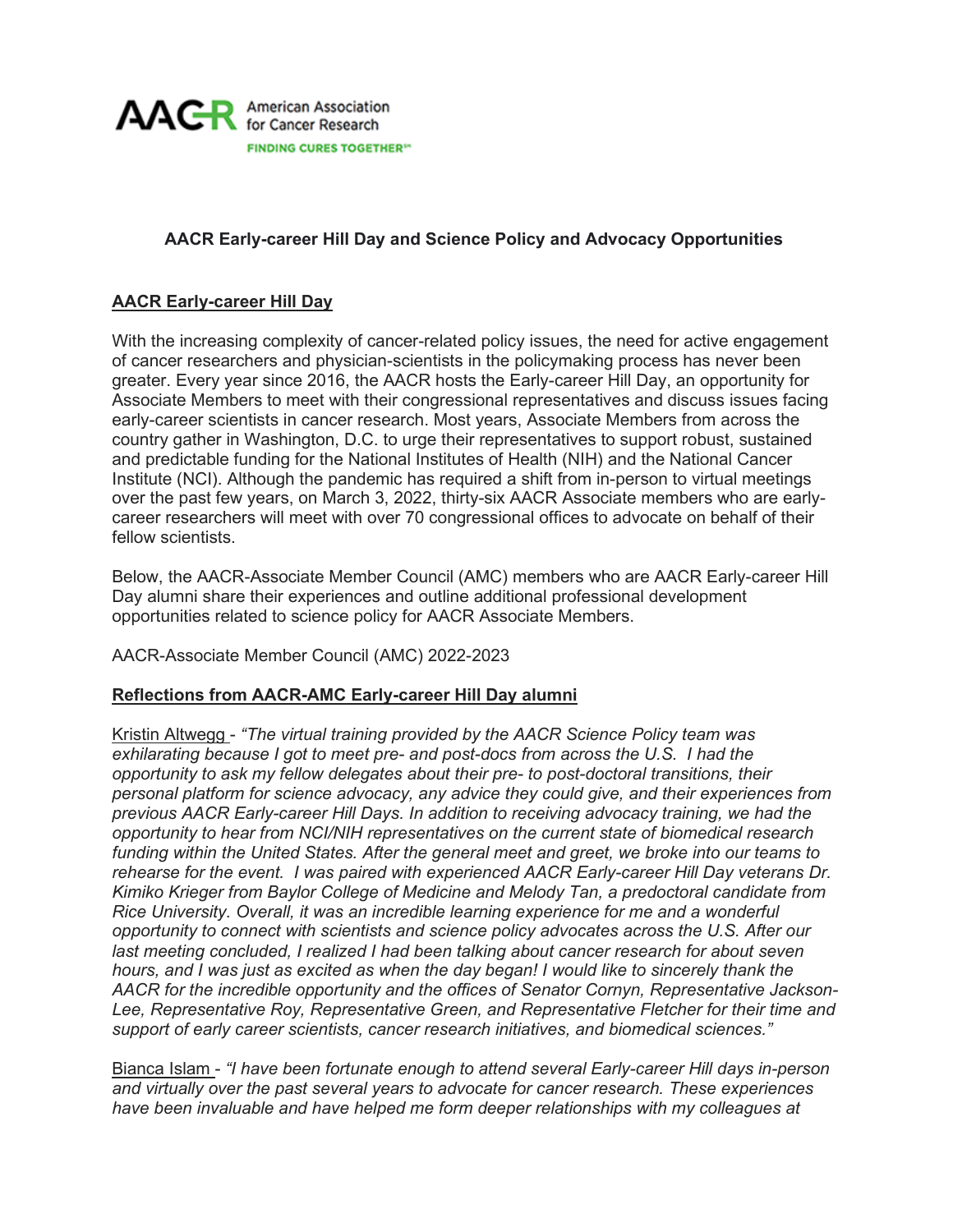*AACR and in the science policy arena. The AACR organization is built on advocacy and has a vested interest in developing early-career scientists to continue this mission of advocacy well into their professional careers. As a member of the Associate Member council, over the past year I have had the opportunity to join the AACR Science and Policy Government Affairs (SPGA) Committee. For over 25 years, the SPGA has focused on devising and implementing strategies to influence important biomedical research-related public policy issues. I've seen firsthand how this committee has been working extra hard to periodically inform our legislators in Washington, D.C. and make the case for increased funding for all forms of biomedical research. We submit testimony to Congress, government agencies and advisory boards, and help shape special sessions to educate members of Congress and their staff about important issues affecting cancer research.*

*During my clinical and research training, I moved from Georgia to Ohio, and it afforded me the opportunity to advocate for research funding before members of Congress in both of these states. In all cases, the message has been clear that funding for cancer research is crucial for continued progress in developing new treatments for our patients and access to key clinical trials and screening prevention. During the Covid pandemic we have seen a lot of positive changes occur in how we communicate with patients virtually, but we have also seen delayed screening because the hospitals and clinics have been at capacity. Now more than ever, our efforts must address the challenges of our current times and the best way is through advocacy efforts like the Annual Early-career Hill Day."*

### **Other Opportunities**

### **National Day of Action: March 3, 2022**

Despite the limited number of spaces to attend the AACR Early-career Hill Day, Associate Members can engage from anywhere in the United States at the same time that the participants are meeting with Congress. The AACR encourages all early-career researchers and those who support them to join in an all-day movement, the National Day of Action, to reinforce the messages of their colleagues. Those who are interested can participate by contacting their congressional representatives and senators to urge their support for robust, sustained and predictable funding increases for the NIH and NCI. It only takes a few minutes to send an email and/or call your congressional representative and senators, and your voice can greatly help advance and ensure maximum impact of our message to Congress! [Learn more.](https://www.aacr.org/professionals/policy-and-advocacy/aacr-legislative-action-center/)

## **Science Policy Opportunities at the AACR Annual Meeting**

In addition to AACR Early-career Hill Day and the National Day of Action, AACR Annual Meeting programming also provides AACR members with opportunities to learn about and become more involved in science policy.

The [Regulatory Science and Policy Track](https://www.aacr.org/professionals/policy-and-advocacy/regulatory-science-and-policy/regulatory-science-and-policy-track/) and [Science and Health Policy Track](https://www.abstractsonline.com/pp8/#!/10517/sessions/@AACRTrackAll=Science%20and%20Health%20Policy/1) on the [Annual](https://www.abstractsonline.com/pp8/#!/10517)  [Meeting 2022 online planner](https://www.abstractsonline.com/pp8/#!/10517) provides attendees with opportunities to interact with regulators, industry experts, and academics, including basic researchers and physician scientists. The sessions that make up this programming are designed to highlight recent regulatory developments and provide an open forum for the discussion of cutting-edge issues in cancer drug, biologic, and diagnostic regulation. A list of topics from previous Annual Meetings can be found [here.](https://www.aacr.org/professionals/policy-and-advocacy/regulatory-science-and-policy/regulatory-science-and-policy-track/)

#### **Joint Hill Day with AACI**

Each year the AACR partners with the Association of American Cancer Institutes (AACI) to host a Hill Day in support of cancer research. This event brings cancer center directors, researchers,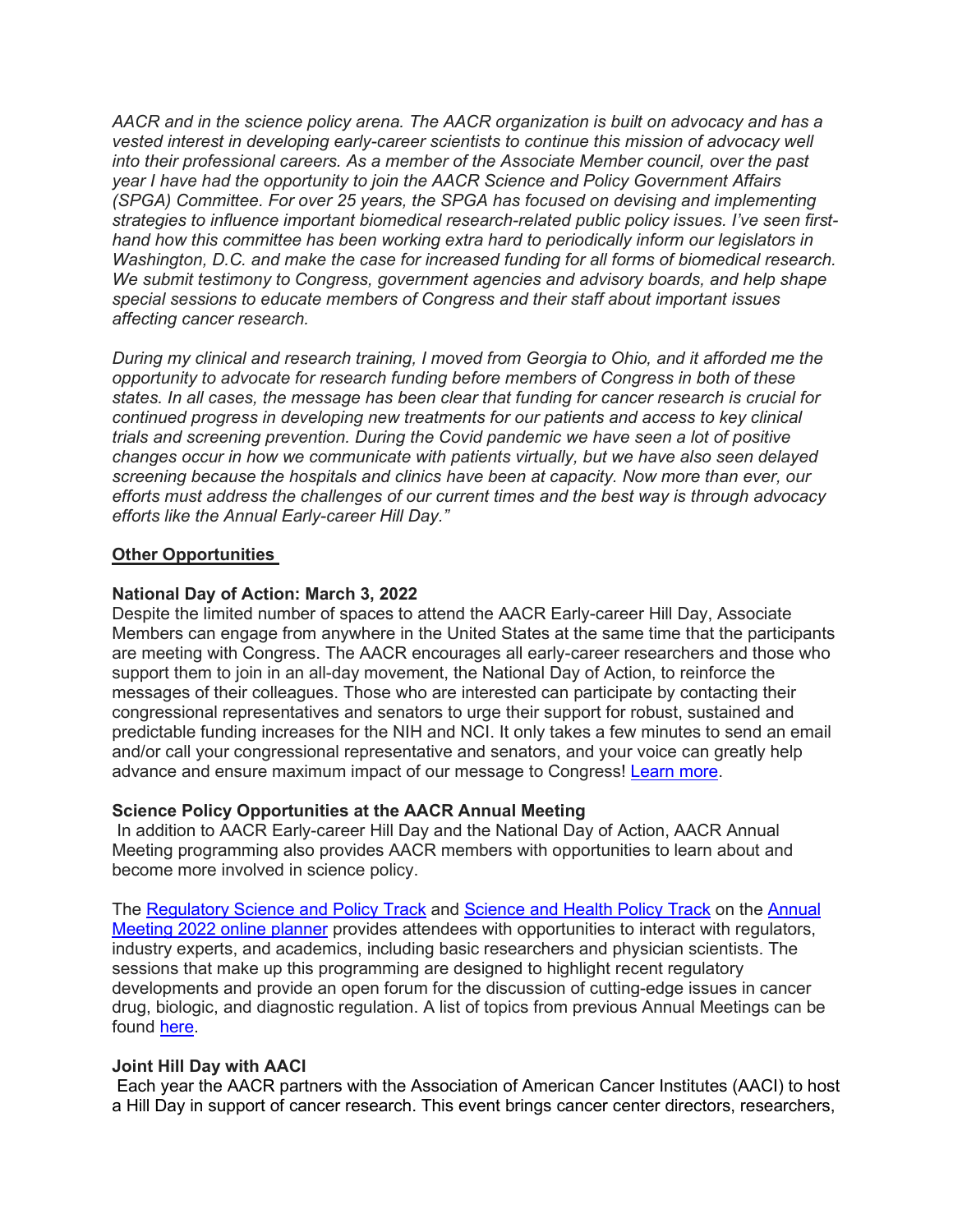physician-scientists, cancer survivors and other advocates together to build support for a strong federal investment in biomedical research, and cancer research in particular, through the National Institutes of Health (NIH) and the National Cancer Institute (NCI). The 2022 joint Hill Day will take on Wednesday, June 15 in a virtual format. Registration will open in April [here.](https://www.aaci-cancer.org/hill-day#:%7E:text=The%202022%20AACI%2FAACR%20Virtual,held%20on%20Wednesday%2C%20June%2015.)

### **Rally for Medical Research**

The Rally for Medical Research initiative was launched in April 2013 to bring together the entire medical research community to ask Congress to make the NIH a national priority. Through the annual Hill Day, the Rally for Medical Research continues to raise awareness about the critical need for an increased investment in the NIH to improve health, spur progress, inspire hope, and save more lives. During the 2021 Rally for Medical Research, over 400 advocates representing almost every state took part in nearly 300 virtual meetings with their members of Congress and staff. Participants thanked Congress for enacting six straight years of robust funding increases for the NIH, while requesting that members support an increase of at least \$3.5 billion in NIH funding for fiscal year (FY) 2022, as well as at least \$10 billion in emergency supplemental funding for the NIH to continue research disrupted by the pandemic.

Advocates and partner organizations also participated in a National Day of Action on September 23, amplifying the Rally message via social media and email campaigns. Over 650 tweets and re-retweets were shared in conjunction with the Rally, generating 4.3 million impressions. More information on the 2022 Rally for Medical Research will be available [here.](https://rallyformedicalresearch.org/)

### **AACR Science Policy Fellowship**

In 2019 the AACR established a science policy fellowship designed to provide early-career cancer researchers with the information and tools necessary to advocate effectively for increased federal funding for cancer research and related biomedical sciences, as well as to support policies that are both science-based and patient-centered.

The AACR Science Policy Fellowship is a two-year fellowship developed under the purview of the AACR Office of Science Policy and Government Affairs. This fellowship is designed for early-career cancer research professionals who hold an advanced degree and are interested in the development and implementation of cancer research-related policies on the national level. The fellow will gain experience drafting, analyzing, and implementing policy through time spent working within the U.S. Congress, the National Cancer Institute, and in the AACR Office of Science Policy and Government Affairs in Washington, D.C., or at the AACR headquarters in Philadelphia, Pennsylvania. The Science Policy Fellowship is open to AACR members who are early-career cancer research professionals with advanced degrees received within five years of application, and who can demonstrate an interest in the relationship between cancer research and policy, and display excellent written, oral, and interpersonal skills.

Tod Guidry, PhD was the inaugural Science Policy Fellow, from 2019-2021, and the selection process has just completed for the second Fellow, who will start in March 2022. The next application period is expected to open in late 2023. Additional details and eligibility criteria can be found on the [AACR website](https://www.aacr.org/professionals/policy-and-advocacy/aacr-science-policy-fellowship/)) or by contacting [Dana Acton, JD,](mailto:scipolfellow@aacr.org) Director of Science Policy and Legislative Affairs.

Tod Guidry, PhD - "*The AACR Science Policy Fellowship served as an excellent and exciting transition into the policy world. As the inaugural fellow fresh out of a PhD program, I got the chance to view the world of science and health policy from the perspectives of both an advocacy organization and the federal government. The well-rounded nature of the fellowship, which in addition to a congressional rotation included experience across all of the AACR policy*